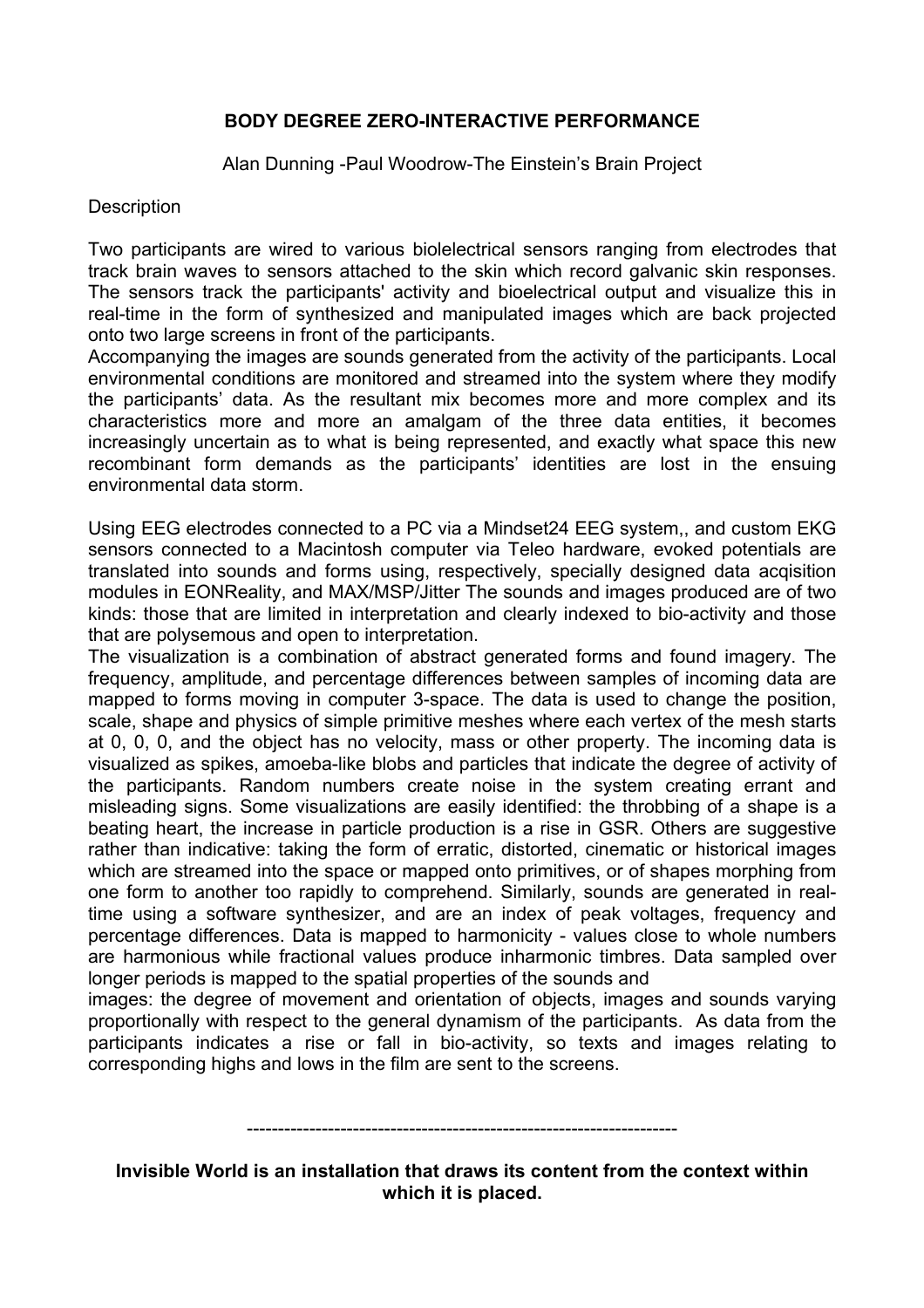Based on principles of Electronic Voice Phenomenon (EVP) the work uses video and audio noise as a malleable medium to suggest a means to replay traumatic events recorded in the material of the architecture of the installation site.

Invisible World

The work investigates the characteristics of specific sites by evoking memories potentially embedded within the electrical atmosphere and physical material of the location. This work suggests that there is a complex relationship between physical sites and the viewer that goes unnoticed in everyday life. The bio-electric body is in constant interaction with electromagnetic fields that surround it, and the movement of these fields activates changes within the body. In terms of Generative Art the installation clearly demonstrates the possible employment of latent and undeveloped sources of energy in the urban environment which can be transformed into innovative configurations.

Scientists have suggested that electromagnetic fields can cause hallucinations and visions in individuals. Such visions might be the result of induced electrical currents and distorted fields in the visual cortex being transformed directly into images in the brain, just as transcranial magnetic stimulation of the brain's language centres has been seen to damp or produce disembodied voices or out of body experiences. New advances in technology make it possible to induce and observe these phenomena, compelling us to recognize the power of technology to create new worlds.

"Residual haunting is thought by some to be a replayed haunting in which no intelligent ghost, spirit, or other entity is directly involved. Much like a video tape, residual hauntings are playbacks of auditory, visual, olfactory, and other sensory phenomenon which are attributed to a traumatic event, life-altering event, or a common event of a person or place, like an echo of past events. Residual hauntings often center on moments of intense emotion: someone's beheading, a great battle, a murder, or even a celebration. Paranormal researchers theorize that residual hauntings are the result of discharged personal energy of a person or group of people being imprinted on the surrounding environment, most commonly at or just after death." (Wikipedia)

This project uses ideas about residual haunting and Stone Tape theories to suggest that our world is a conflation of time and space. The Stone Tape theory is a popular possibility for parapsychologists to explain ghostly events. It is an example of our ongoing sense that there is an invisible world that surrounds us, and that the experience of this world does not rely on the perception of visible external data, but, rather, everything is perceived in the mind.

EVP

Electronic Voice Phenomenon is the recording of errant noises or voices that have no explainable or physical source of origin. These recordings are made when the recorder is alone, or under controlled circumstances.